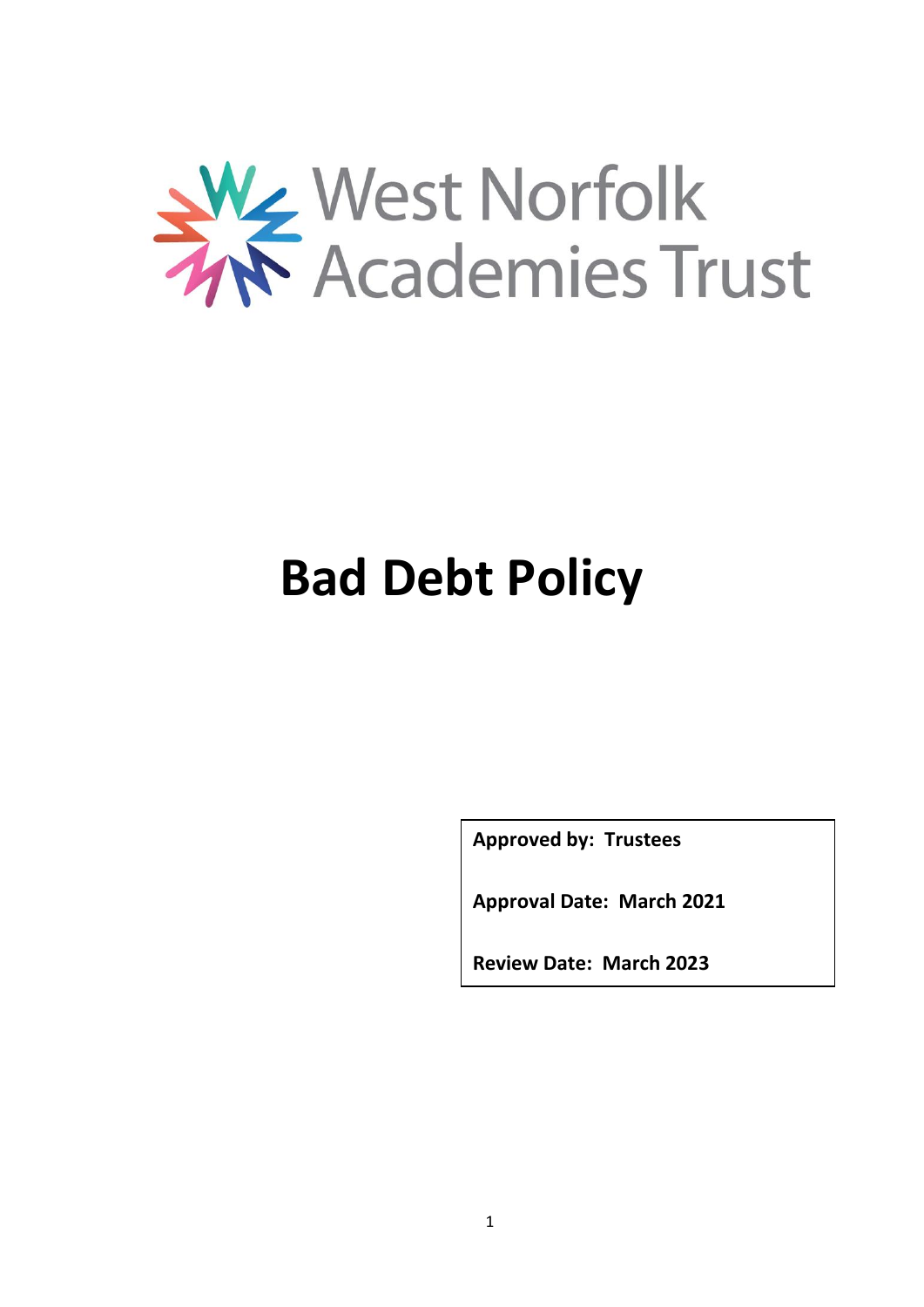## **Contents**

| Introduction                              | 3     |
|-------------------------------------------|-------|
| Minimising opportunities to get into debt | $3-5$ |
| Recovery of debt                          | $5-6$ |
| Dealing with vulnerable debtors           | 7     |
| Appendix A                                | 8     |
| Appendix B                                | 9     |
| Appendix C                                | 10    |
| Appendix D                                | 11    |
|                                           |       |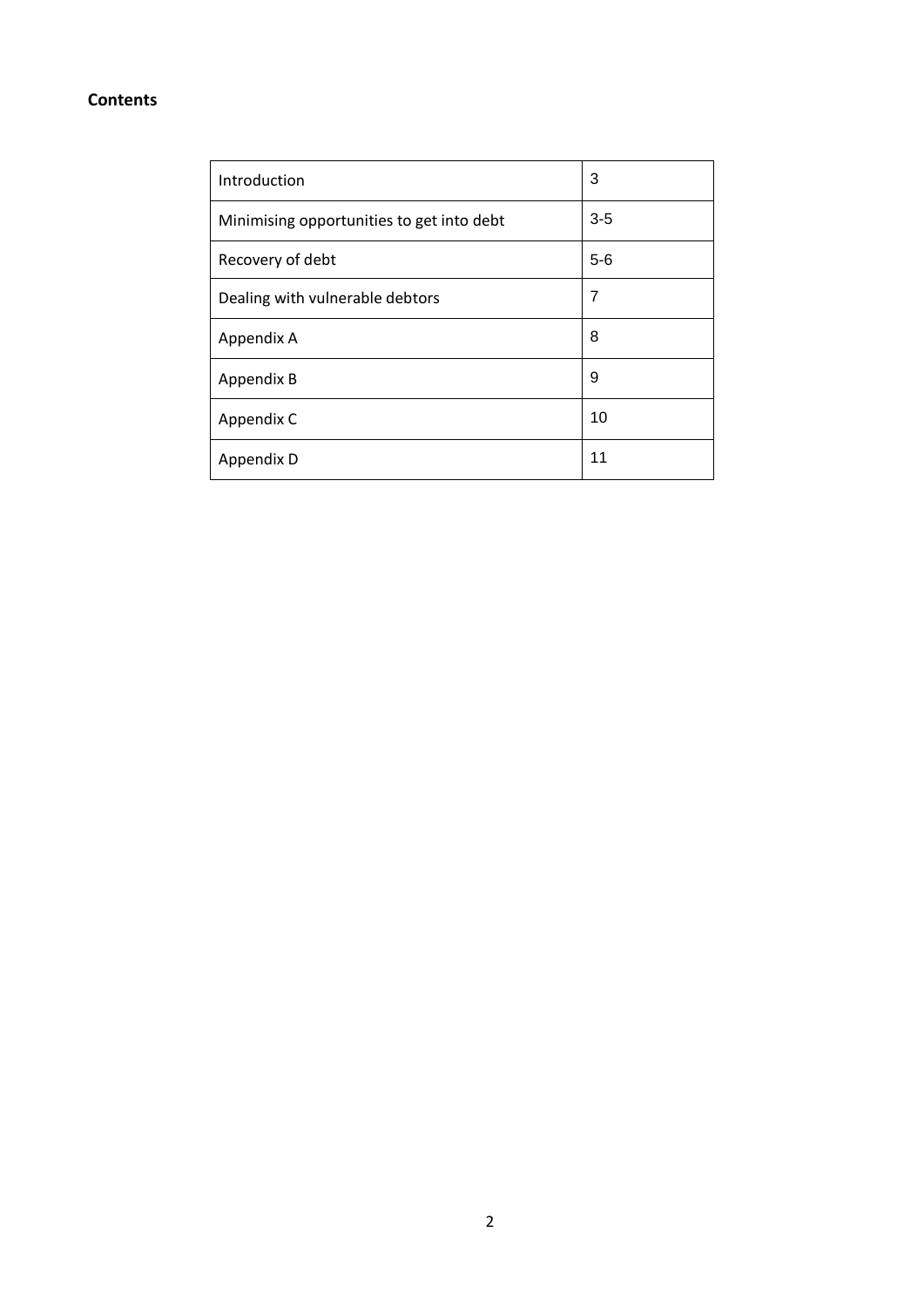#### **1. INTRODUCTION**

The majority of people recognise that owing money to schools within the Trust reduces the amount of money available to spend on resources, equipment and teachers. Most of these individuals pay any bills promptly. However, there are some individuals who do not pay their bills on time, which leaves the school at a loss.

Because West Norfolk Academies Trust operates across a selection of schools, we believe it is most effective to have a consistent protocol for debt minimisation and recovery so individuals who have a relationship with more than one school receive the same experience. This protocol sets out the agreed stages for pursuing money owed to schools in the Trust.

#### **2. Minimising opportunity to get into debt**

The most effective means of reducing money owed to the school is to limit the opportunity for money to be owed and not paid in the first place.

#### **2.1 Primary schools – dinner money**

Parents who owe one week's dinner money will be contacted by the school at the end of the week and asked to pay the outstanding debt by the following week.

Parents who owe two weeks' dinner money will be contacted by the school at the end of the second week and informed that their child will need to bring packed lunches from the start of the following week unless the parent makes an arrangement with the school to repay the debt. Parents struggling to pay for school meals should be reminded that if they are in receipt of certain benefits they can apply for Free School Meals and should be signposted to the appropriate claims procedure.

If a child whose parents owe two weeks' dinner money arrives at the start of the third week with no packed lunch, the child should be provided with a meal on the first day only, the amount added to the debt and parents contacted to notify them that a case of child neglect has been reported to social services. Provision of any further meals to the child is at the discretion of the Headteacher.

## **2.2 Secondary school – dinner money**

The cashless catering system does not allow students' lunch accounts to go into debt. If a student arrives at the tills with insufficient money on their lunch account to buy food, they must be sent immediately to the finance department for a one day overdraft (equal in value to FSM daily allowance), which will be recorded by the Finance Team and parents contacted to ask them to credit their child's account.

If an overdraft needs to be issued five times before the parent has cleared their debt, parents should be contacted and told that they will need to make other arrangements for their child's lunch unless the parent makes an arrangement with the school to repay the debt. Parents struggling to pay for school meals should be reminded that if they are in receipt of certain benefits they can apply for Free School Meals and should be signposted to the appropriate claims procedure.

If a child whose parents owe dinner money comes for a sixth time before the debt is repaid, the child should be provided with an additional overdraft, the amount added to the debt and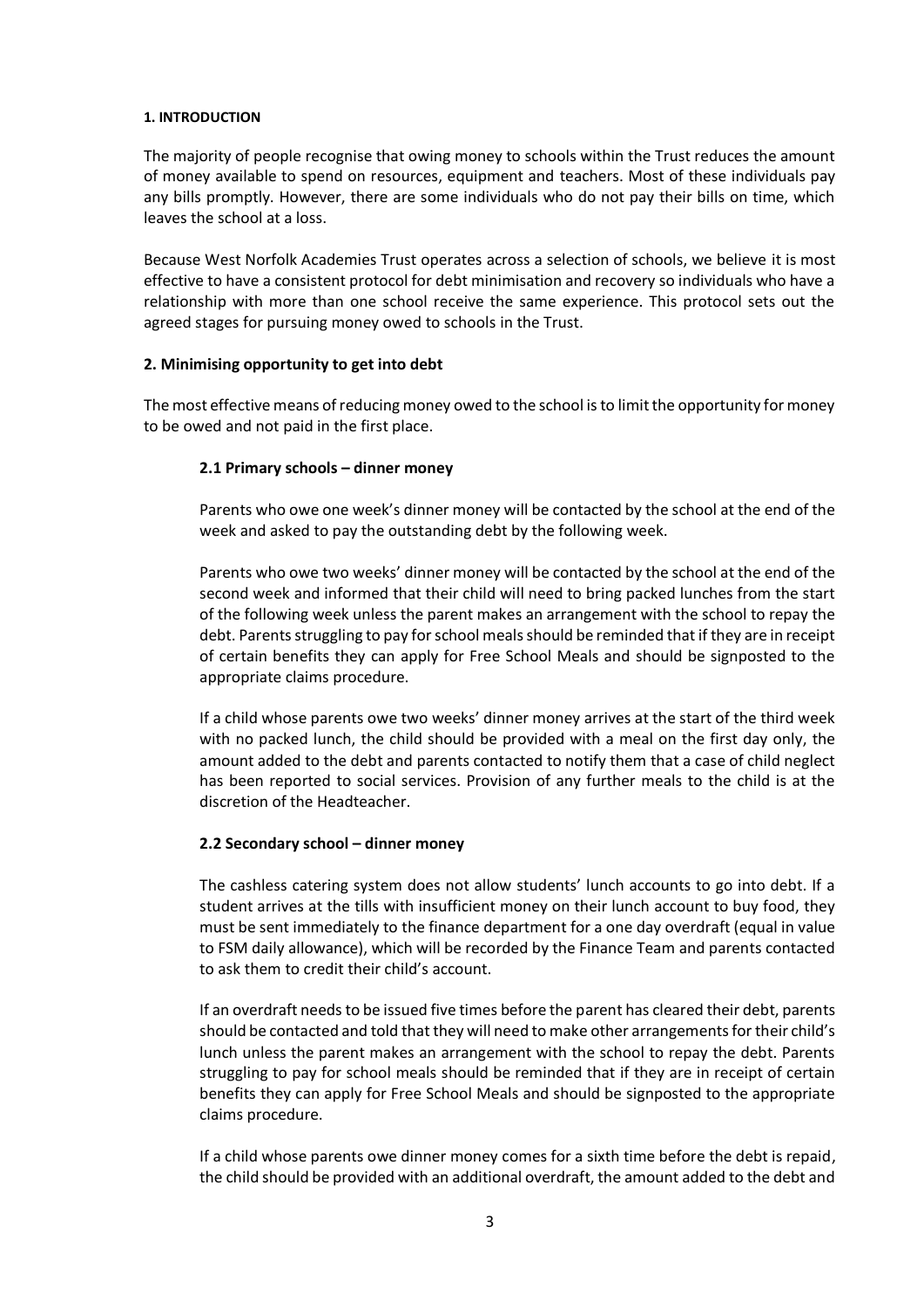parents contacted to notify them that a case of child neglect has been reported to social services. Provision of any further meals to the child is at the discretion of the Headteacher.

## **2.3 Trips and visits**

Optional trips where a parental contribution is being sought require parental agreement to pay the charges in full by the final payment date. This date should be set *at least one week* (and preferably more) before the date by which the school needs to make full and final payment for the trip. Parents make this commitment by paying their deposit for the trip.

If an amount becomes due before the final payment date (e.g. 50% of the costs 12 weeks before), payment plans for pupils must be set to take account of this. Any pupil who has not paid the required amount by any date when money is due to be paid by the school should be withdrawn from the trip. This should be made clear to parents from the outset.

If a pupil is unable to go on an optional trip after the initial deposit has been paid (unless this is because of ill-health, for which a doctors' note will be required and an insurance claim made if appropriate), parents will lose their deposit unless another pupil can be found who will take the place.

Any pupil who has not paid in full by the final payment date should not be allowed to participate in the trip and should be removed from the totals before the school is required to pay for the place in full. Any pupil who has paid a deposit but then loses their place by not making payment in full by the deadline will also lose their deposit.

#### **2.4 Music lessons**

Parents should be asked to pay for the term/half term's music lessons in advance at the start of that term/half term, unless an alternative payment plan is agreed by the school.

If the debt is outstanding after two weeks (or if two payments on the agreed plan are missed), they should be contacted and reminded that they need to pay for the term/half term's lessons as soon as possible.

If the debt is still outstanding after four weeks (or if four payments on the agreed plan are missed), the pupil should be withdrawn from the music lessons, the parent contacted and told that the pupil will not be allowed to participate until the debt is cleared.

#### **2.5 Breakfast club**

Parents should be asked to pay for Breakfast club at least one day in advance but preferably a week, to avoid the ability to build up a debt for this facility.

## **2.6 Provision of Snack/break**

Parents who owe money for snacks being provided by the school will be contacted by the school at the end of the week and asked to pay the outstanding debt by the end of the following week.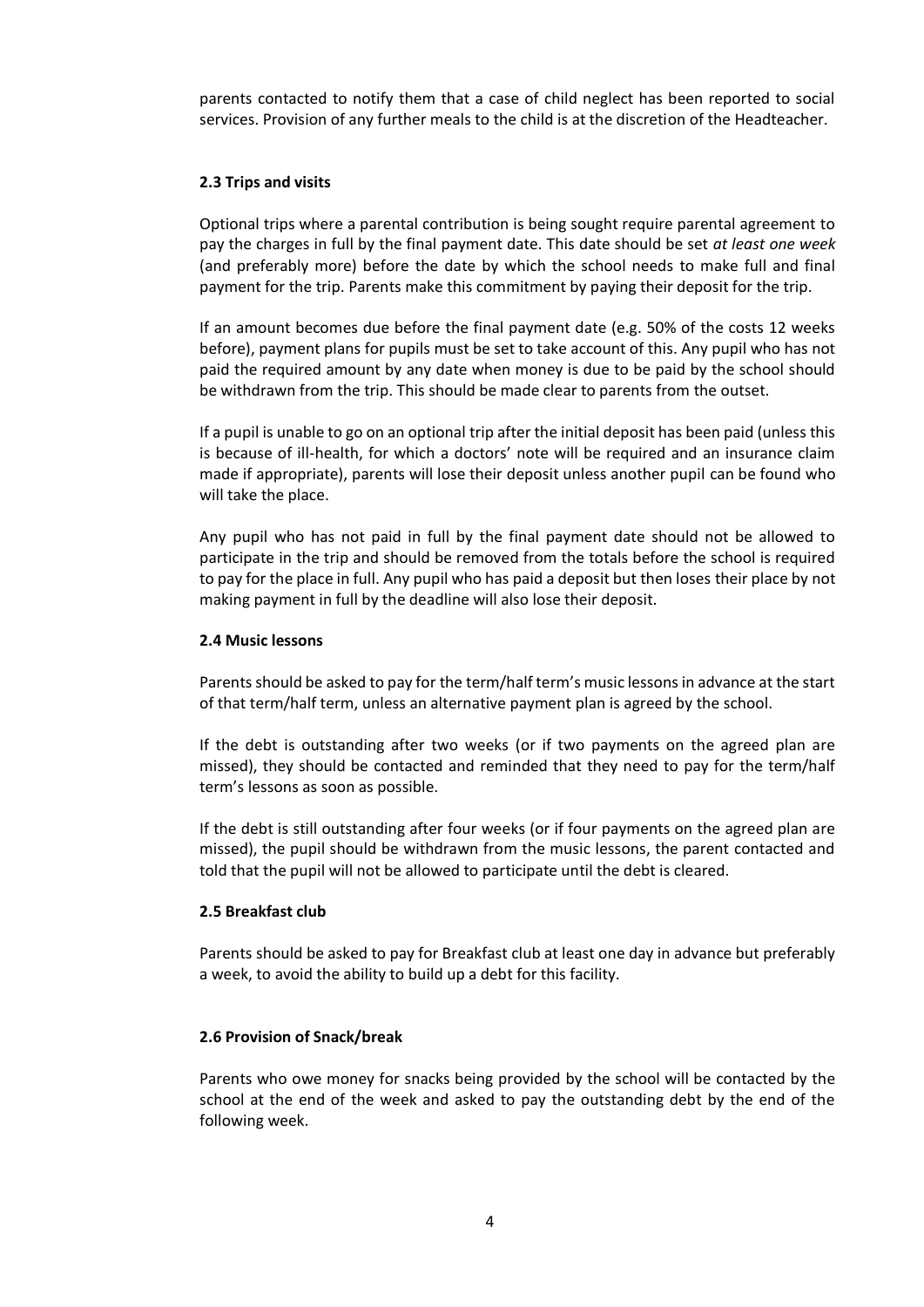Parents who still owe money at the end of the second week will be contacted by the school and informed that their child will not receive any further snacks until the parent makes an arrangement with the school to repay the debt in full.

Payment for Snack/break provision should be taken in advance wherever possible to avoid the possibility of a debt being owed.

## **2.7 Chargeable afterschool activities**

Parents should be asked to pay for the term/half term's activity in advance at the start of that term/half term, unless an alternative payment plan is agreed by the school.

If the debt is outstanding after two weeks (or if two payments on the agreed plan are missed), they should be contacted and reminded that they need to pay for the term/half term's lessons as soon as possible.

If the debt is still outstanding after four weeks (or if four payments on the agreed plan are missed), the parent should be contacted and told that the pupil will not be allowed to participate in any future afterschool clubs until the debt is cleared.

## **2.8 Nursery Provision**

Parents should be invoiced as early as possible in the term but no later than the end of the first month (e.g. Autumn term,  $30<sup>th</sup>$  Sept, Spring Term,  $31<sup>st</sup>$  Jan, Summer Term,  $30<sup>th</sup>$  April). They should be invoiced for the full term and Invoices should be issued with 14 days credit terms. Any outstanding invoices after 3 weeks should commence stage 2 non-payment procedures. If any Debtor fails to pay within 6 weeks then nursery provision should be withdrawn, an alternative payment plan may be offered in exceptional circumstances at the Head Teachers discretion.

## **2.9 Overpayment of staff salaries**

Staff contracts of employment provide for the Trust to recover any salary overpayments in full once they are identified. Staff salaries should be checked carefully on a regular basis to ensure that individuals are being paid at the correct rate for the number of hours they work each week. By checking on a regular basis, errors are more likely to be picked up quickly and the value of any overpayment minimised.

Checks should be made on the current salary rate and hours of any member of staff giving notice to leave the Trust's employment so that any overpayment of salary can be identified and rectified (where possible) in their final salary payment.

## **3. Recovery of debt**

Money owed to the school becomes a debt to be pursued through the process below after two weeks (excluding holidays) or 3 weeks for Nursery provision.

## **3.1 Stage 1a – informal approach by school**

In the first instance a debtor should be contacted by the school by telephone or in person to remind them of their outstanding debt and to ask them to arrange payment promptly (within one week).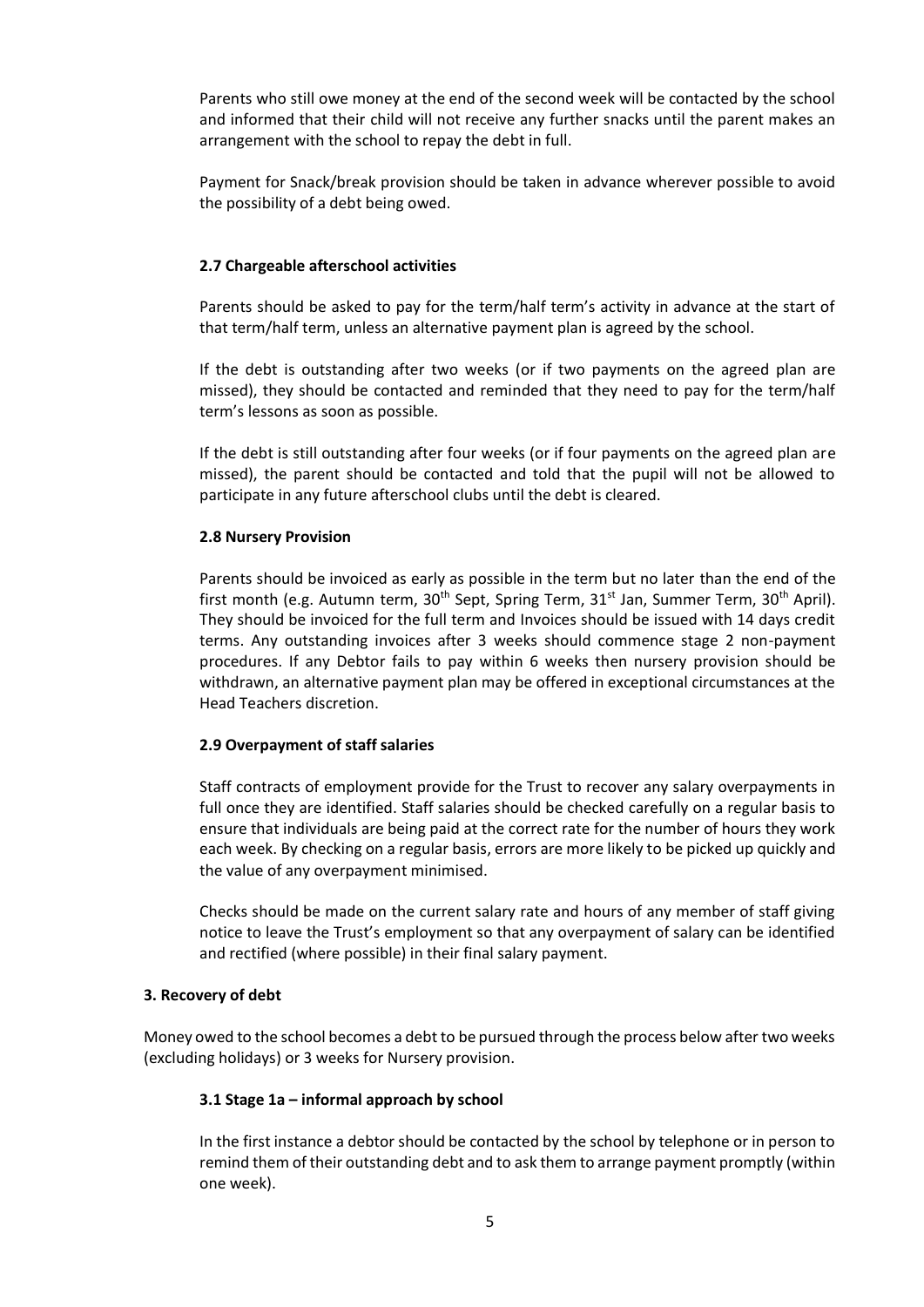## **3.2 Stage 1b – informal approach by school (debts relating to pupils only)**

If the debt is not repaid following the initial approach, the school should try to make contact with anyone on the child's records who has parental responsibility to try to get the debt repaid (within one week).

## **3.3 Stage 2 – formal approach by school**

Where a debt has not been repaid following an informal approach, or if the person cannot be reached by telephone or in person, the debt moves immediately to stage 2. The school should write to the debtor using the template letter (Appendix A) on school letterhead asking for the debt to be repaid within two weeks. In the case of a child attending the school, written contact should be made with anyone who has parental responsibility to try to get the debt repaid.

## **3.4 Stage 3 – Chase letter from school**

Where a debt remains outstanding following the formal approach by the school, the debt should be pursued using Appendix B as with stage two written contact should be made with anyone who has parental responsibility to try to get the debt repaid.

## **3.5 Stage 4 – final demand**

Where the debt remains outstanding this should be referred to the Academies Trust Finance Team. Details of the debt and previous contact with the debtor must be provided, along with any supporting documentation which would help to pursue the debt. The Trust Finance Manager will write to the debtor on behalf of the Trust using Appendix C template letter and raise an invoice for the amount owed, asking for the invoice to be paid within two weeks or a payment plan agreed with the school.

## **3.6 Stage 5 – Letter before Action**

Debtors who have not paid the amount due following the final demand will be issued with a Letter Before Action by the Trust informing them that they have 14 days to pay the amount outstanding before legal proceedings may be issued without further notice. Schools will be notified of any debtors who have reached this stage and asked to discuss with their Head Teacher whether the school wishes to pursue court action if the debt is above £100.

## **3.7 Stage 6a – Money Claim online (Small Claims Court)**

Subject to the agreement of the school to pay the court costs, debtors owing more than £500 who have not responded to the Letter before Action will be pursued through the Small Claims Court for payment of their outstanding debt and any associated costs.

## **3.8 Stage 6b – write off of debt**

Debts of less than £100 which have been pursued through this process and which cannot be collected will be referred back to the school's Head Teacher for agreement to be written off. Head Teachers will need to make a decision on debts of more than £100 but less than £500. Write off of debt of more than £500 must be authorised by the Principal Finance Officer and Accounting Officer.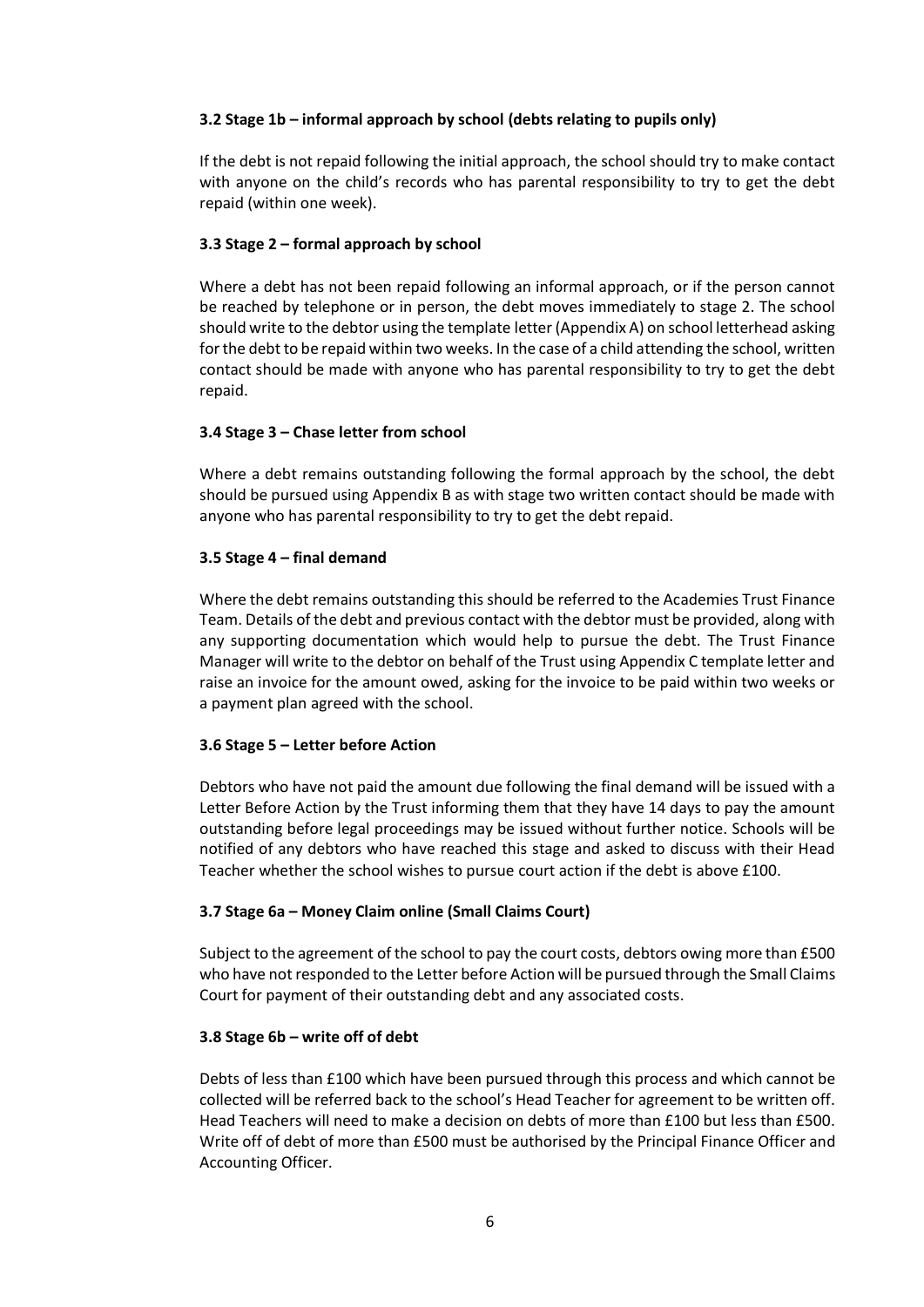#### **4. Dealing with vulnerable debtors**

The schools and wider Trust, being funded by public money, have a duty to pursue repayment of debts where possible. Some individuals, however, will find repaying any debt difficult.

The Trust and its schools tries to support these people by minimising the opportunity for individuals to build up debt as described above. Debtors should also be offered the opportunity to agree to a regular payment plan at a level that is reasonable for both them and the school to whom the money is owed.

If a debtor agrees to repay money in instalments, a formal letter using the Payment Plan letter template should be issued, setting out the schedule of repayments and confirming that the debt will immediately become due in full if the repayment schedule is not met.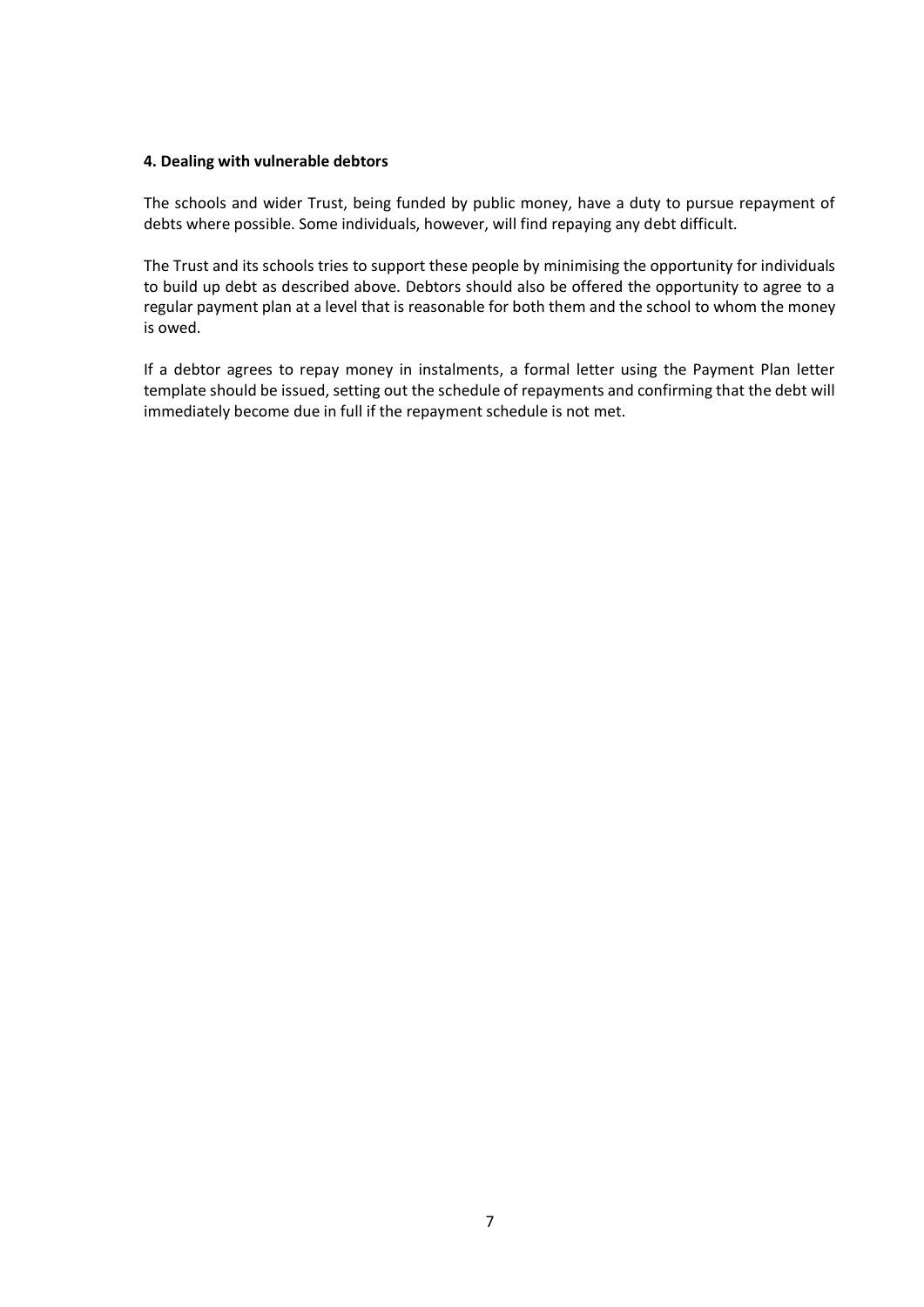**APPENDIX A**

*Date*

*Mr Name Address Address Address Post Code*

## **Re: Overdue Dinner/break/music money** *(delete as appropriate***) amount :£xxx**

Dear *Mr Name*

Further to my previous communications may I bring to your attention the outstanding amount of £0.00 which is in respect of *XXXXXXXXXX.*

I am sure this is a simple oversight, I would be grateful if payment could be made promptly to clear the outstanding amount.

It is the school's policy that no further debt may be incurred where one is already outstanding *and therefore your son/daughter may be excluded from further non-curriculum based activities where there is a cost involved until the above mentioned debt has been cleared.*

If you have already sent your payment please accept our apologies for sending this letter

If you have a query on the above invoice please contact me on *(Insert the schools number),* or email (insert the schools contact e-mail)

Yours sincerely

XXXXXXX Relevant school Contact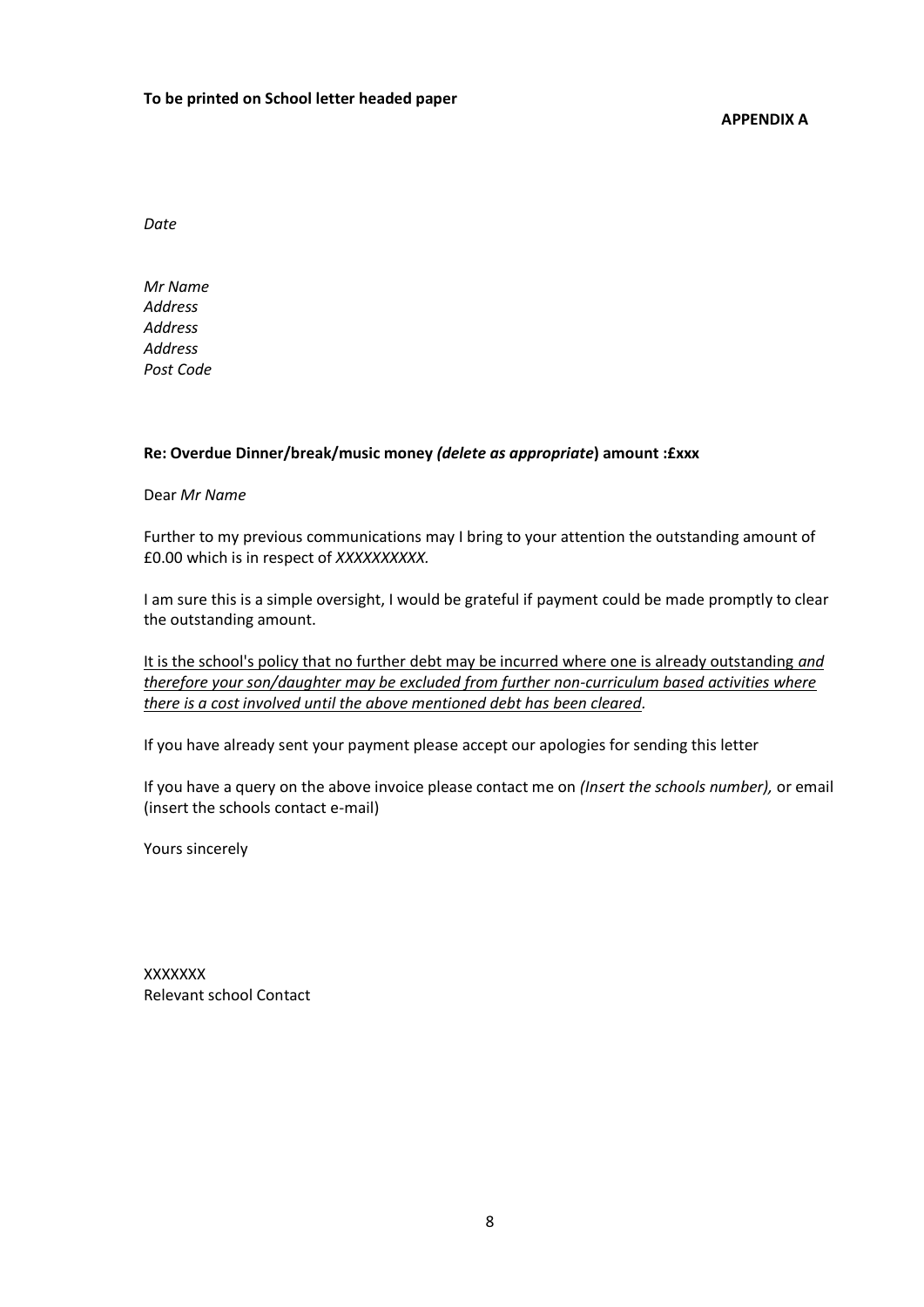#### **To be printed on school Headed Paper**

**APPENDIX B**

*Date*

*Mr Name Address Address Address Post Code*

#### **Re: Overdue Invoices**

Dear *Mr Name*

Further to my previous communications may I bring to your attention the amount of £0.0 in respect of *XXXXXXXXX.*

I would be grateful if payment could be made promptly (within 7 days from the date of this letter) to clear the outstanding amount. *If payment is not forthcoming I may be forced into the unfortunate situation of having to a) suspend your son/daughters' lessons/ b) suspend your after school activity XXXXXXXX*

It is the school's policy that no further debt may be incurred where one is already outstanding *and therefore your daughter may be excluded from further non-curriculum based activities where there is a cost involved until the above mentioned debt has been cleared.*

If you have a query on the above invoice please contact me on *(insert the school number),* or email *(insert the school e-mail)*

Yours sincerely

Insert school Contact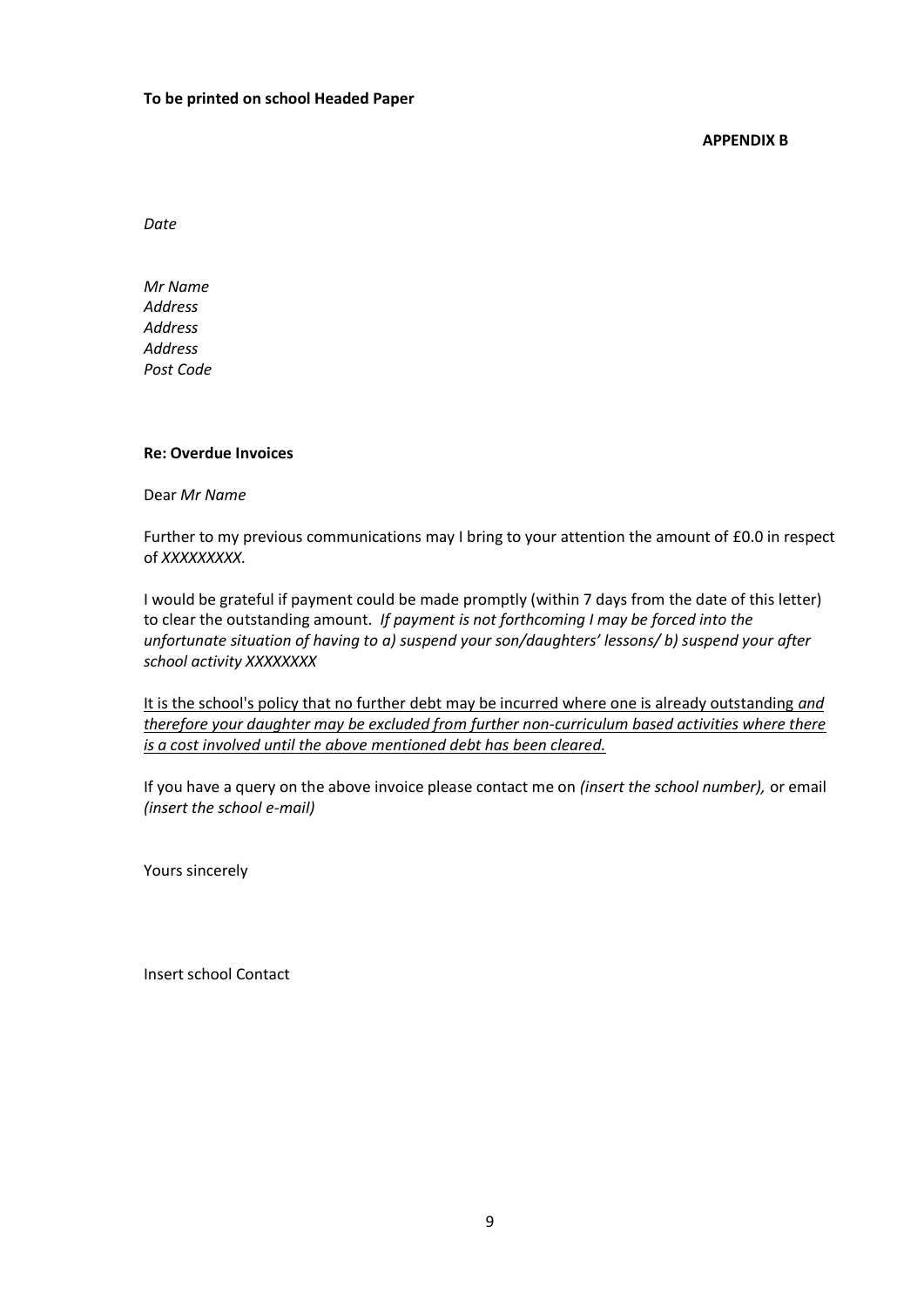#### **To be printed on Trust Headed Paper**

#### **APPENDIX C**

*Date*

*Mr Name Address Address Address Post Code*

## **Re: Final Demand Outstanding Invoice No.** *XXXXXXXXX*

Dear *Mr Name*

I am writing to you in connection with the outstanding invoice *XXXXXXXXXXX . at "Insert name of school" Mr/Mrs/Miss*(insert name of person making contact at school level) has already written to you and as yet has received no response.

The school unfortunately is not in receipt of funds to cover outstanding fees/(debts*)* and has already had to pay for the provisions that we have provided.

If you are having financial difficulties then perhaps we can come to some arrangement either with regards to paying it over a period of time or perhaps paying a proportion of it.

It is the Trusts policy that no further debt may be incurred where one is already outstanding and therefore I must remind you that your son/daughter may be excluded from further non-curriculum based activities where there is a cost involved until the above mentioned debt has been cleared.

I would be happy to discuss these options with you if you would care to ring or write to me within the next few days.

Yours sincerely,

Mrs G Howell Trust Finance Manager [g.howell@westnorfolkacademiestrust.co.uk](mailto:g.banthorpe@westnorfolkacademiestrust.co.uk) Tel: 01553 773393